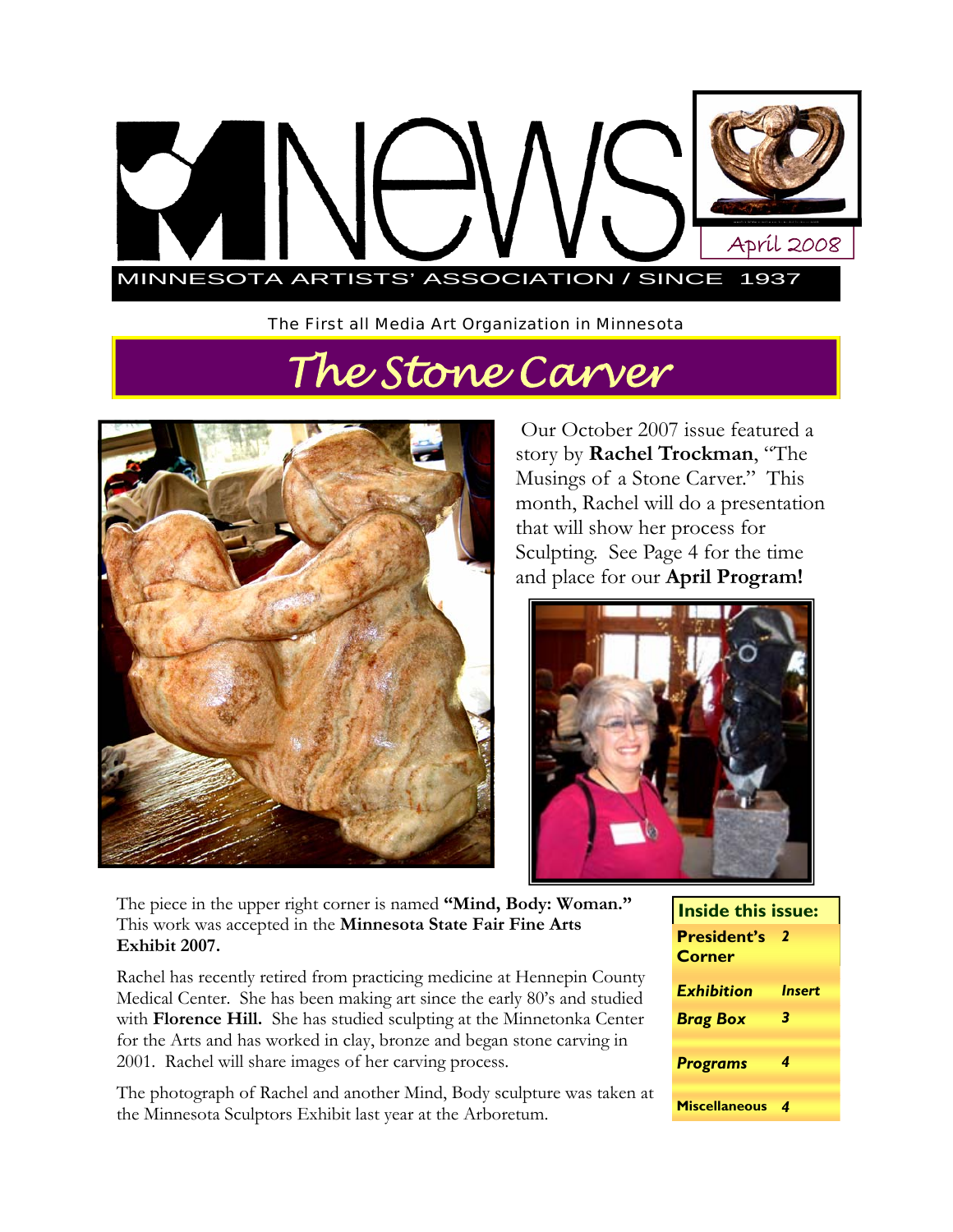## **President's Corner** *by Ron Wilson*



**Cal deRuyter** gave our group a very interesting Demo in March. One tip that I especially enjoyed was his "Stink Test" method. He sets his paintings up for a week or so around his TV and if he still thinks they work as good art in that time, they pass the test.

He also said that with watercolor, all colors are opaque if you leave most of the water out. He worked right out of the tube and sometimes squirted paint directly on his paper and spread it with the end of the tube.



From the beginning when the sky was yellow to the end when it was multicolored it was fun to see the painting develop and change!



#### **We will all miss 2 members of MAA**

**Dr. Jim Duffy** passed away in February. His Basilica paintings were on Display along with 8 other artists. He donated two paintings to the Basilica.

We will also miss **Bill Smeltz** who recently passed away from Parkinson's Disease. He did Perfectly executed oils of glass!

**We have been invited** to show our paintings in Jackson, MN during their annual "Race Days" for the "Art in the Park" Festival in the Festival Park in downtown Jackson. They charge \$20.00 for a 12x12 space. You can bring a tent or paintings and support and sun protection. The date is Saturday, July 19, 2008. If you are interested, for more details, call **Gene Terres at 612-825-4512** 

#### **MAA Board of Directors**

#### **Administration**

| <b>Ron Wilson</b>                  | 612-243-1315 |  |  |
|------------------------------------|--------------|--|--|
| <b>Charlie Breems 952-913-8671</b> |              |  |  |
| <b>Sylvia Rudolph</b>              | 612-722-8416 |  |  |
| <b>Jeanna Meyer</b>                | 952-250-7886 |  |  |
| <b>Activities Coordinators</b>     |              |  |  |
| <b>Exhibitions: Sylvia Rudolph</b> | 612-722-8416 |  |  |
| <b>Programs</b> Judy Lieber        | 952-884-1815 |  |  |
| <b>Membership Gene Terres</b>      | 612-825-4512 |  |  |
|                                    |              |  |  |

**Editor MAA Newsletter Terrie Christian** 763-546-5266 **terriepc@msn.com**

**Web Site Mgr**. **Amanda McCarty nefferkiti@msn.com** 

Treasurer's Report \$2,028.30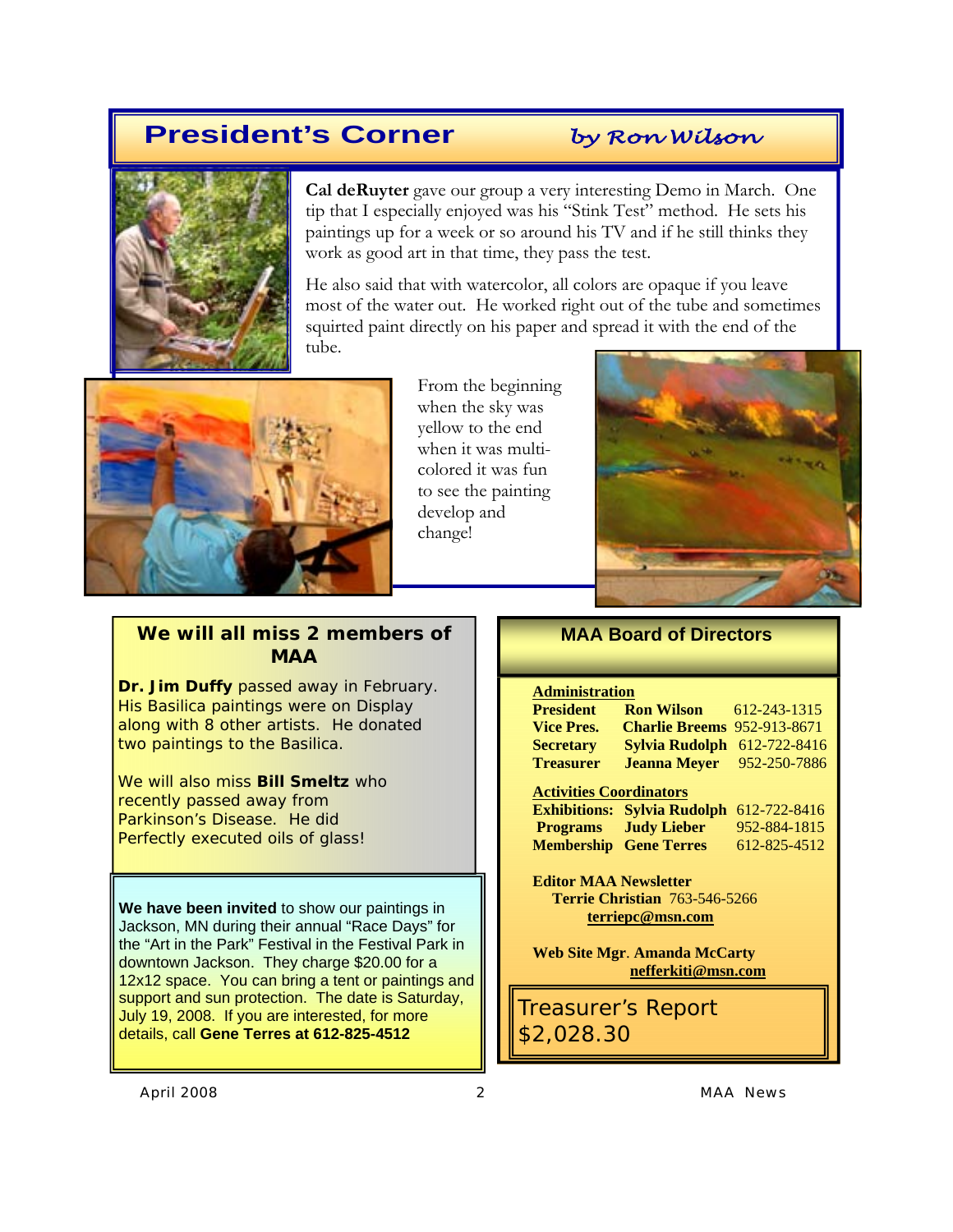**Brag Box "If Ya Done it, it Ain't Braggin"** 

*Member accomplishments Exhibits, winning awards . . .* 



Over 500 artists submitted over 900 entries to the 32nd Annual Exhibition of the Transparent Watercolor Society of America. **Judy Lieber's**, "The Russian Girl," was one of only 85 paintings selected by the esteemed Juror, Ted Nuttall.

**Ed Shimek** also was accepted into this Exhibition! We would definitely say Ed is getting **RESPECT**!!

 The show will be held at the Bloomington Art Center.

This celebrated event will be held at the Bloomington Art Center on June 14, 2007.

10:00 a.m. - Demonstration by Cheng Khee Chee

3:30 p.m. - Gallery Walk by Juror Ted **Nuttall** 

7:30 p.m. - Award Ceremony

Put it on your calendar!

**Kathy Braud** had art accepted into the 2008 Red River Watercolor Society Juried Spring Show.

Her work was also accepted into the juried 2008 Minnesota Watercolor Society Spring Show.

### \*\*\*\*\*\*\*\*\*\*\*\*\*\*\*\*\*\*\*\*\*\*\*\*\*\*\*\*\*\*\*\*\*\*

#### Dear Friends,

Mike just listed one of my new boat paintings on Ebay. I'm sure it's a long shot to try to sell a painting on Ebay since there are thousands of them but we thought it would be fun to try! If you'd like to check it out I think you can find it by putting in : **Marjorie Moody** Original watercolor. It's one of my new Boat Series paintings. Another boat painting was recently accepted in a national show. My next home art show will be Sunday, June 1st. You can also see paintings on my website: http://web.mac.com/mjzphoto1/iweb/ Moody/Marjorie Moody.html Hope you are all feeling well and enjoying Spring! Take care, Marj



Marilyn Brown has her work up at Curran's Restaurant April & May